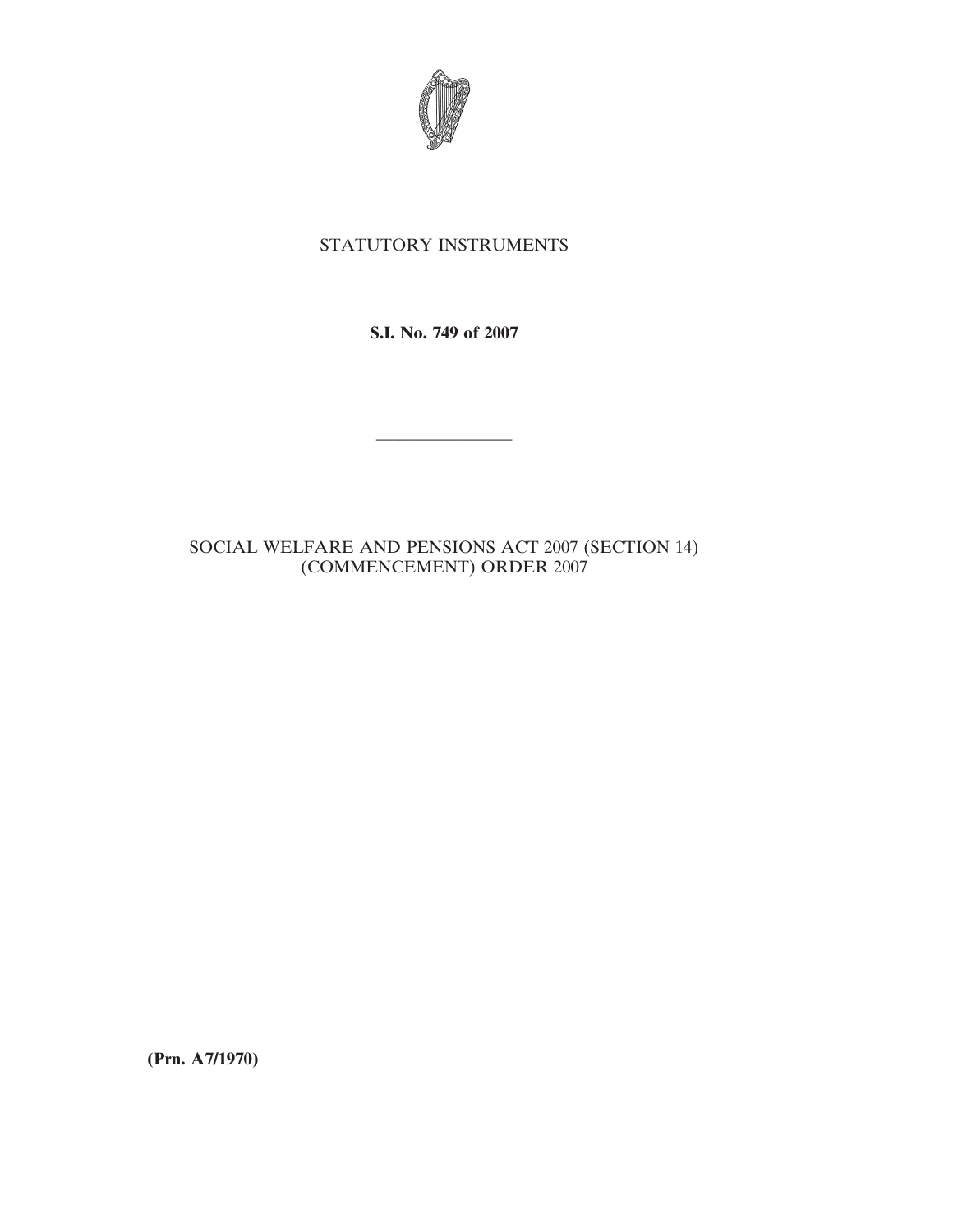## SOCIAL WELFARE AND PENSIONS ACT 2007 (SECTION 14) (COMMENCEMENT) ORDER 2007

The Minister for Social and Family Affairs, in exercise of the powers conferred on him by section 1(4) of the Social Welfare and Pensions Act 2007 (No. 8 of 2007), hereby orders as follows:

1. This Order may be cited as the Social Welfare and Pensions Act 2007 (Section 14) (Commencement) Order 2007.

2. The 1st day of November 2007 is appointed as the day on which section 14 of the Social Welfare and Pensions Act 2007 (No. 8 of 2007) comes into operation.



GIVEN under the Official Seal of the Minister for Social and Family Affairs this 31st day of October 2007

MARTIN CULLEN. Minister for Social and Family Affairs.

*Notice of the making of this Statutory Instrument was published in "Iris Oifigiu´il" of* 16*th November*, 2007.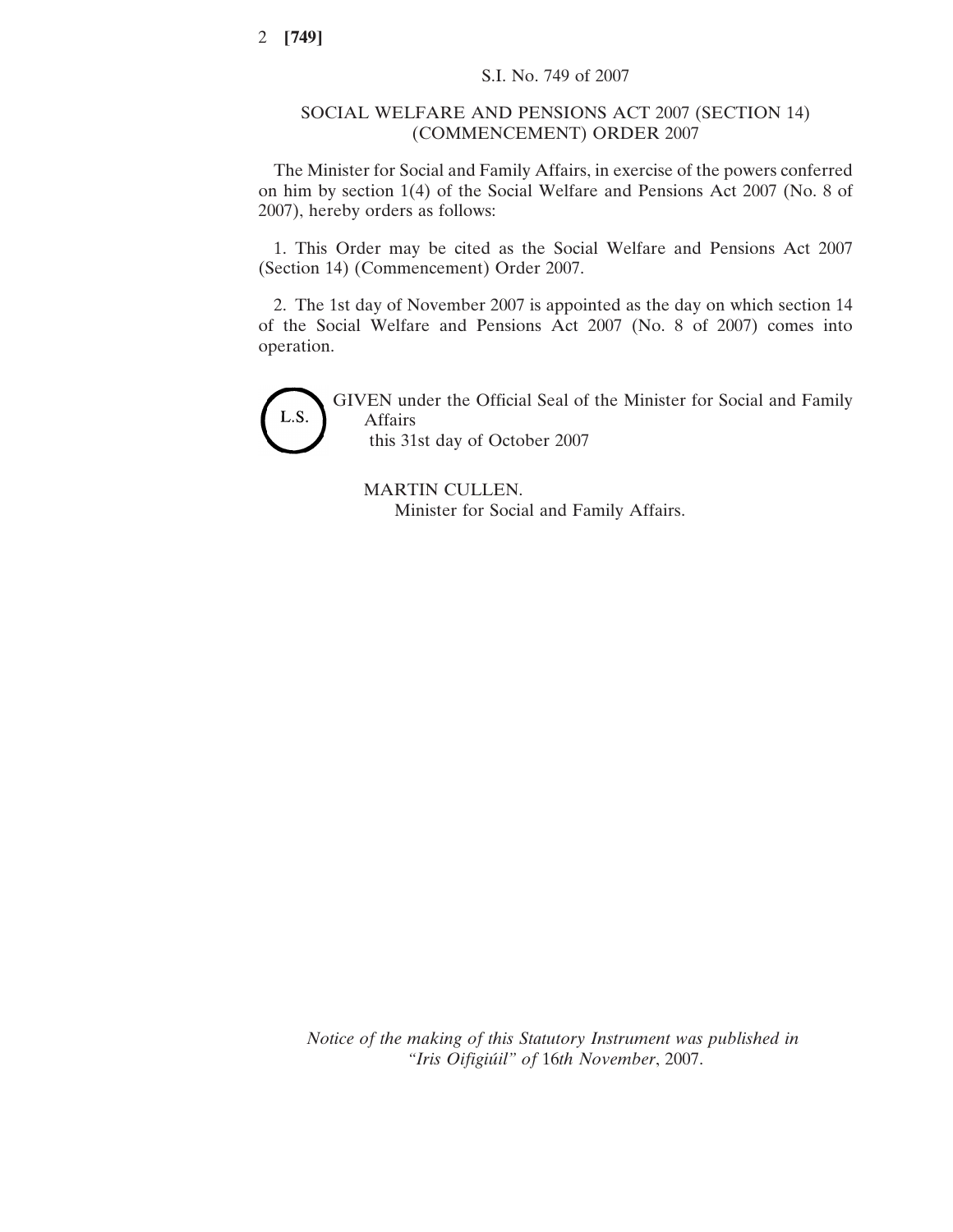**[749]** 3

## EXPLANATORY NOTE

*(This note is not part of the Instrument and does not purport to be a legal interpretation.)*

This Order provides for entitlement to payment of the State Pension Qualified Adult Allowance directly to a qualified adult, for the duration of the period of entitlement of the State pensioner. This provision will apply to the State Pension (Contributory), State Pension (Transition) and the State Pension (Non-Contributory).